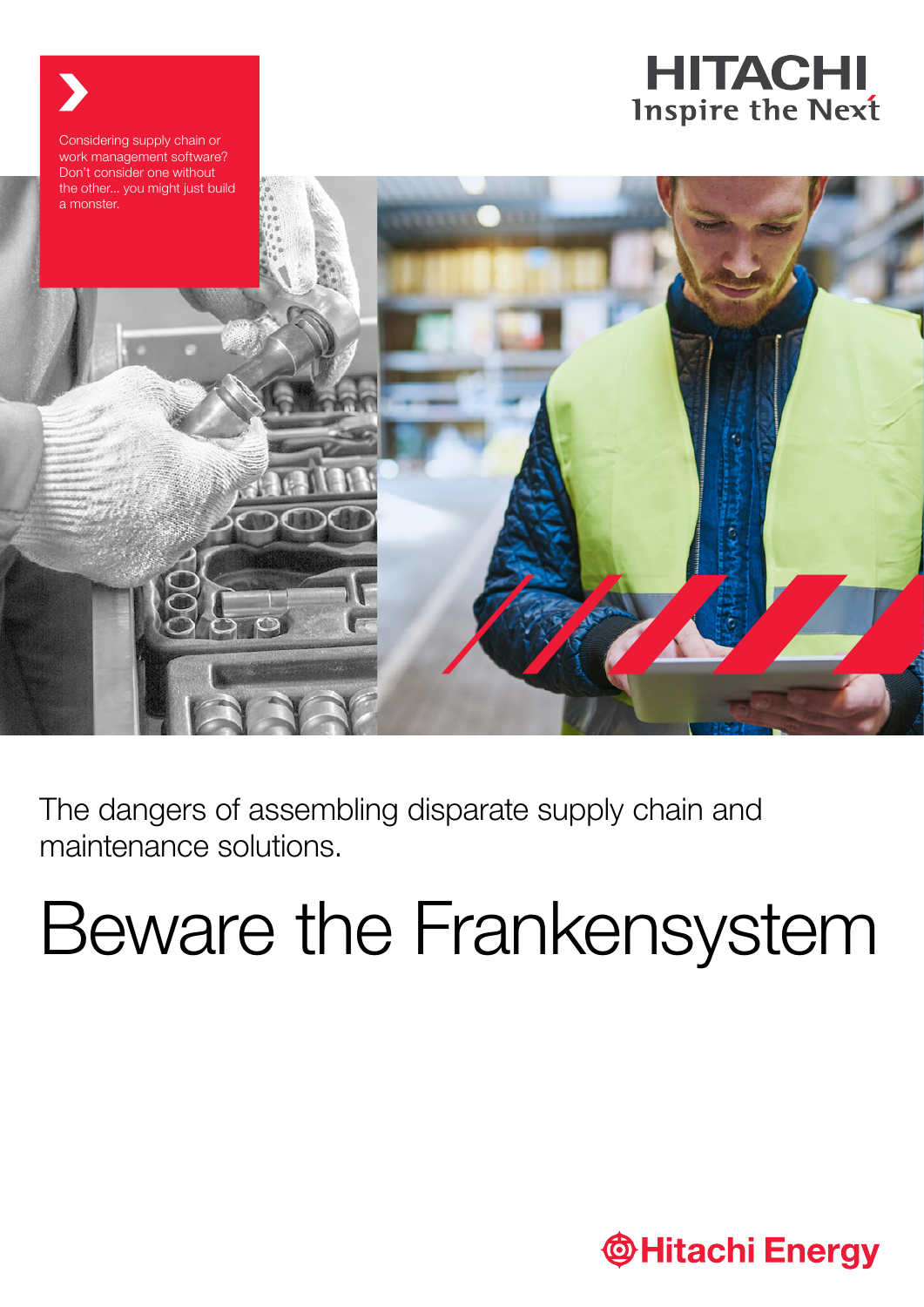# Considering supply chain or work management software?

Don't consider one without the other... you might just build a monster.

Since the mid-1980s, enterprise software has been developing towards consolidating systems, bringing numerous disparate functions – maintenance, supply chain, finance, etc. – into one system to simplify operations. Around the early 2000s, specialized applications began to appear, filling in perceived gaps in the enterprise systems with highly focused functions. "Best of breed" became the new buzzword, a popular scenario where companies could select these smaller applications for desired functionality in the value chain while still maintaining data integration and consistency across platforms facilitated by the overall EAM<sup>1</sup> system.

Lately though, there's a growing trend for companies to seek out best-of-breed software to replace major portions of enterprise software. Whether replacing existing systems or

adding new capabilities missing in older systems, it's important to understand the consequences of installing separate supply chain and asset/work management systems – especially in asset intensive maintenance, repair and operations/overhaul organizations. Yes, it can be done, but like with Frankenstein's monster, it is important to ask whether it should be. Let's explain why.

# Split happens

In asset-intensive organizations, the supply chain function is tightly interwoven with the planning and day-to-day execution of maintenance and operations work, as can be seen in the image below:

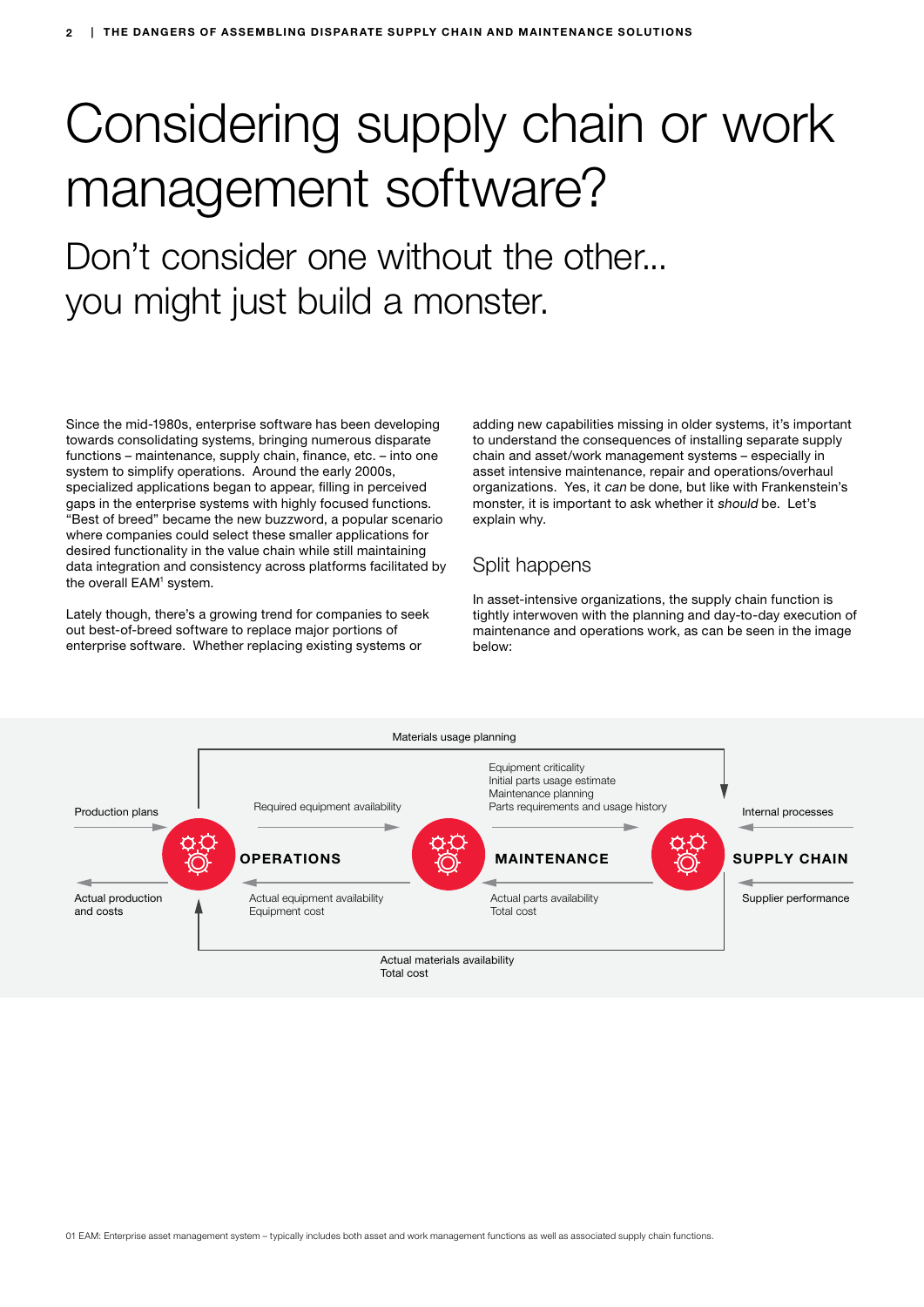Splitting the supply chain from the maintenance/operations side of the business tends to be requested for one of two reasons:

- 1.The company only wants a work/asset management solution (EAM/CMMS<sup>2</sup>).
- 2.The company is unwilling to move away from its ERP3-based financial/AP/purchasing system (e.g., SAP, Oracle, PeopleSoft).

Here's the problem: Severing the supply chain function from the maintenance/operations side of the business breaks the natural workflow between these highly symbiotic areas. Additionally, integrating systems at the wrong points adds enormous complexity to both systems and processes; it also introduces opportunities for failure as well as data quality issues. As a consequence, important processes become fragmented, less visible and inefficient. Maintenance-driven parts requirements, repairable item management, warranty claims/follow-up; these are all processes that suffer.

## The demands of supply

Let's take a look at some common supply chain functions:

#### Master materials catalog

Contains all catalog items and related information, including item descriptions, part numbers, manufacturers and vendors, etc.

#### Inventory management

Provides necessary parts and supplies availability to the operation while maintaining stock levels that optimize use of financial resources.

#### Procurement

Manages the commercial aspects of parts and materials acquisitions to ensure the necessary availability by identifying, evaluating and selecting suppliers and placing and monitoring purchase orders and procurement agreements, including component repairs; monitors warranty claims processing.

#### Warehouse operations

Used by warehouse and operations personnel to progress inventory through material movement transactions, such as receipts from vendors, transfers between warehouses, r equests and issue of materials for maintenance work, etc.

The functions above are standard, and it's not difficult to find a best-of-breed application to support these functions on their own. Now let's consider all of the ways that these supply chain functions interact with work management needs:

| Master materials catalog        | Inventory management with                                        | <b>Procurement with</b>                                                                                                                        | Warehouse operations with                                                                                      |
|---------------------------------|------------------------------------------------------------------|------------------------------------------------------------------------------------------------------------------------------------------------|----------------------------------------------------------------------------------------------------------------|
| with work management            | work management                                                  | work management                                                                                                                                | work management                                                                                                |
| • Use of compatible units       | • Material reservation and                                       | • Establish procurement                                                                                                                        | • Pre-staging for upcoming                                                                                     |
| for work order design and       | allocation to work orders                                        | agreements conditions that                                                                                                                     | work                                                                                                           |
| planning                        | • Work order cost estimates                                      | reflect materials' operational                                                                                                                 | • Material issues to and returns                                                                               |
| • Use of bills of material for  | · Immediate verification of                                      | impact                                                                                                                                         | from work orders                                                                                               |
| equipment repairs               | required parts availability                                      | • Monitor markets to negotiate                                                                                                                 | • Transfers from other                                                                                         |
| • Item search by stock number,  | • Real-time access to available                                  | optimal pricing levels                                                                                                                         | warehouses for immediate                                                                                       |
| manufacturer, part number,      | stock at other locations for                                     | • Optimize procurement                                                                                                                         | needs                                                                                                          |
| description, equipment          | emergency needs                                                  | process to minimize internal                                                                                                                   | • Tracking of items that are out                                                                               |
| • Tracking of specific          | · Immediate action depending                                     | lead times                                                                                                                                     | for repair                                                                                                     |
| serialized items                | on availability: issue or                                        | • Ensure timely delivery of                                                                                                                    | • Immediate notification                                                                                       |
| • Recording of special handling | automatic replenishment                                          | purchase orders                                                                                                                                | when material is received                                                                                      |
| conditions, safety, hazardous   | • Capture usage to determine                                     | • Participate in repairable                                                                                                                    | for planned work                                                                                               |
| material info, etc.             | appropriate stocking levels;                                     | component contract                                                                                                                             | • Release of parts holds on                                                                                    |
| • Calibration support for       | filter atypical and scheduled                                    | management                                                                                                                                     | work orders                                                                                                    |
| measuring equipment             | usage<br>• Vendor lead time data for<br>tracking long-lead items | • Engage suppliers in resolving<br>discrepancy and warranty<br>items issues<br>• Work with vendors to improve<br>lead time for long-lead items | • Direct material orders for<br>project work<br>• Work order cost "actuals"<br>• Tool tracking and reservation |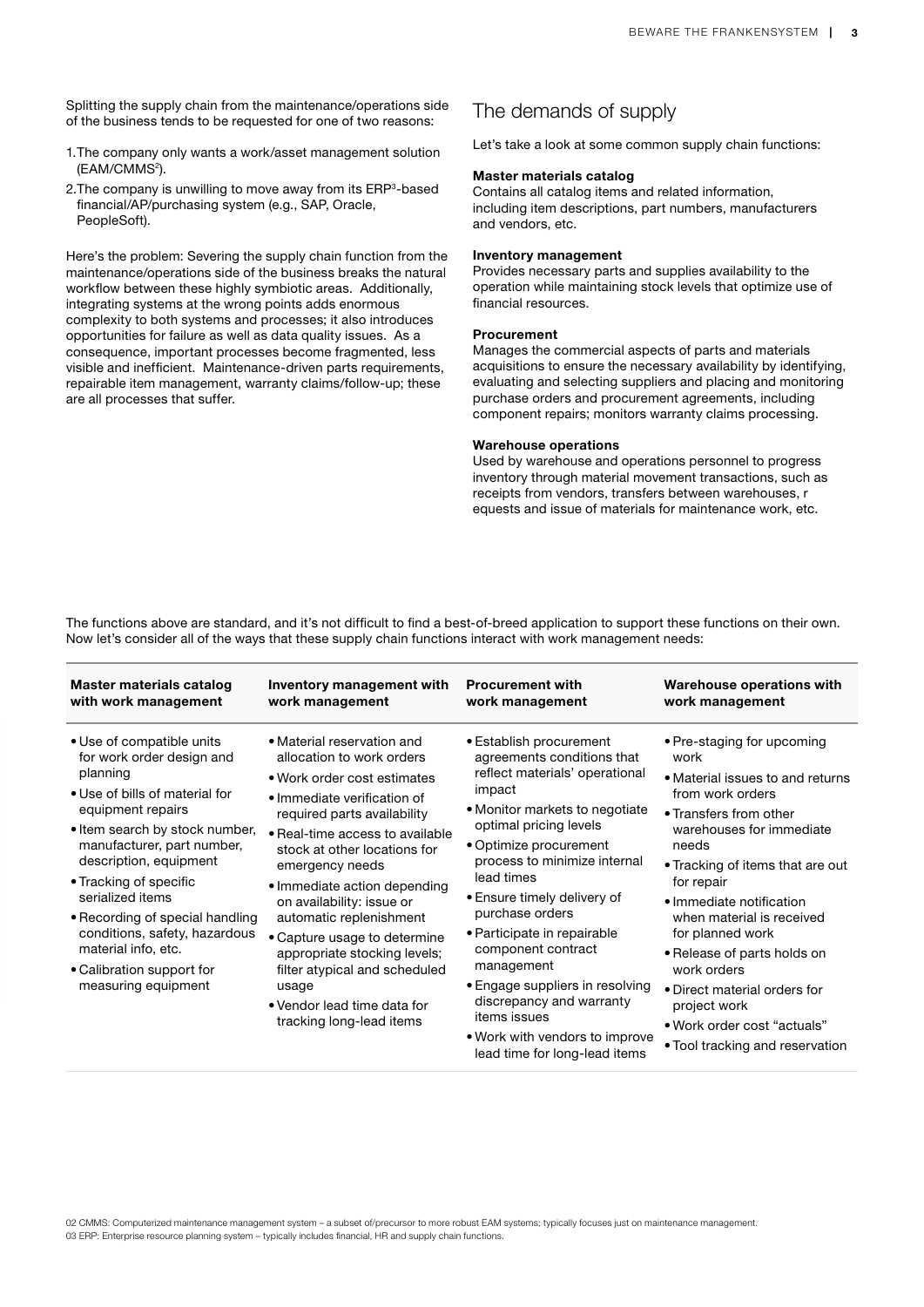# Specialized software isn't so special

once you recognize all the touchpoints between the supply chain and maintenance.

#### EXPERT VIEW

IT advisors agree: Supply chain is an essential part of asset management. Gartner® includes inventory and procurement in their definition of enterprise asset management (EAM)<sup>4</sup>, while ARC Advisory Group includes MRO materials in their definition<sup>5</sup>.

### Where best of breed meets actual need

None of this is to say that you don't have options when seeking software systems for your supply chain and/or maintenance department – in fact, there are quite a few, but let's just consider the top three. The first one is obvious: full end-end supply chain financials through to work orders, no integrations required. With everything in the EAM system, your supply chain and maintenance operations enjoy all the benefits of silo-free operations.

The second option is to split functions between finance and account payable. This is an EAM standard, with the fewest touchpoints, making integration simple. Invoice matching and payment are handled in the EAM, with resulting accounting transactions transmitted to the finance system.

The third option is to split accounts payable (AP) functionality, keeping invoice entry/match in the EAM AP system with payment in the ERP AP system; this is also a straightforward interface with no loss of functionality).

Once you move beyond those options $6 -$  if you try to split the process in other places – you start to introduce extreme complexity into the integration, which is costly to implement and cumbersome to maintain. Invoice matching and error reconciliation, which are easy to do in a fully integrated system, become very difficult. If you make the very unfortunate choice to have your supply chain functionality entirely separate, with materials requirements and purchase requisitions outside of the EAM system, you force users to carry out considerable manual entry and lookup – and doesn't that defeat the entire purpose of a software solution?

### A wider range of benefits

With any of the three recommended options for supply chain and work management solutions, you've got systems performing functions they're well-suited to do. Nevertheless, there's no question that the first option – fully integrated work management and inventory – offers huge benefits to your overall operation:

- Compatible units support
- Bills of material support
- Material requesting and allocation
- Work order cost estimates
- Immediate quantity availability status
- Access to stock at ALL locations
- Parts "hold" processing
- Long lead item tracking
- Measuring equipment calibration support
- Automatic purchase requisitioning
- Pre-staging for upcoming work
- Material issuing and returning
- Material transfers for immediate needs
- Repair process tracking
- Immediate receipt notification
- Direct material orders for project work
- Work order cost actuals
- Tool tracking and reservation

04 Gartner. Gartner IT Glossary. Retrieved from: http://www.gartner.com/it-glossary/eam-enterprise-asset-management.

05 ARC Advisory Group. (June 8, 2016). Enterprise Asset Management. Retrieved from: https://www.arcweb.com/market-studies/enterprise-asset-management. 06 Curious about the "less desirable" integration options for supply chain and work management systems? Contact us for more information!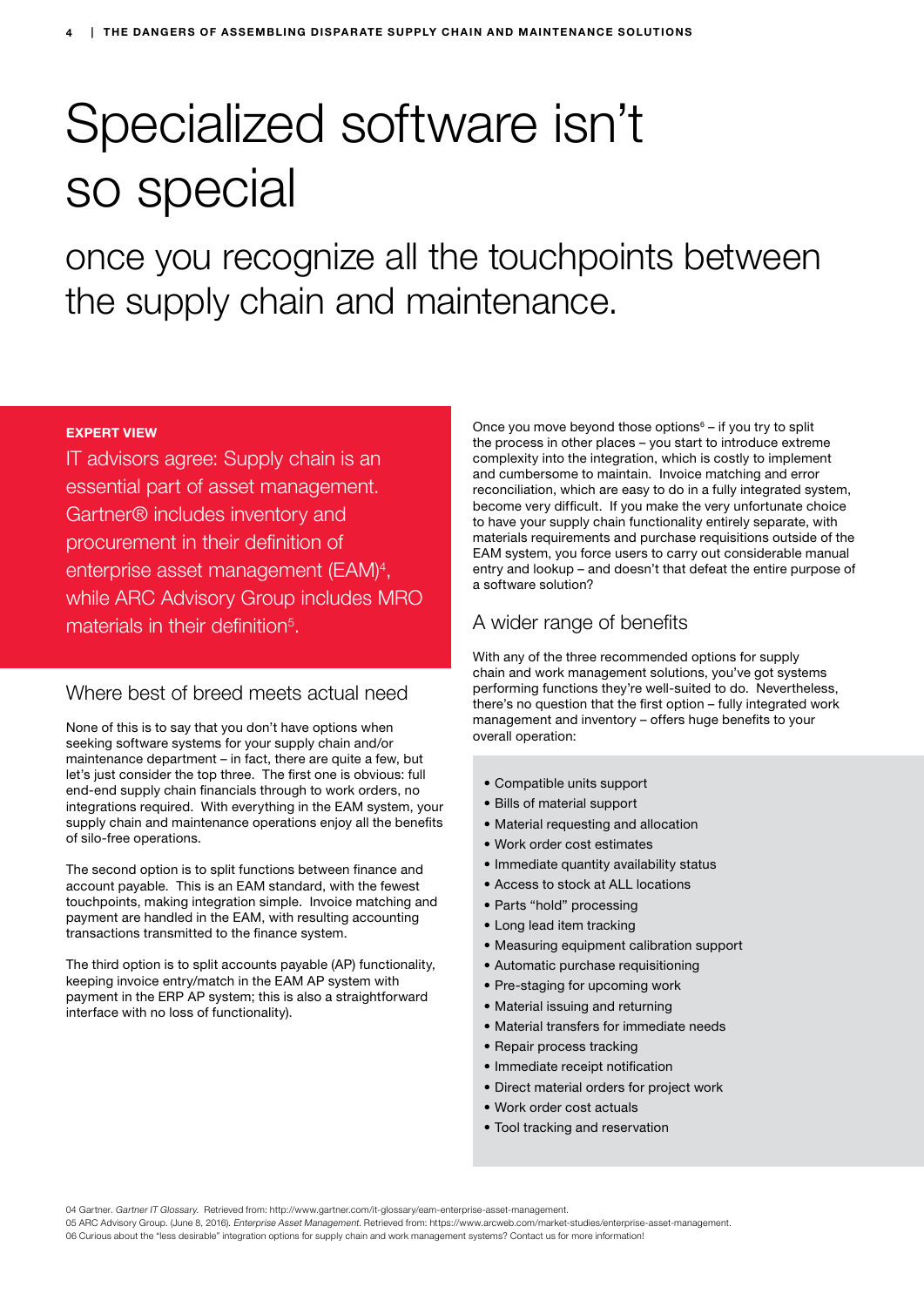

# Consider the business – the **whole** business

In our app-happy world, where we're accustomed to paying 99¢ (or nothing) for little bits of code that do everything from editing photos to finding a ride to the airport, it's easy to think that satisfying lots of individual requirements is the same as supporting everyone's best interests. It's not.

In asset-intensive companies, the more efficiently and effectively that the supply chain and maintenance operations can work together, the more successful the business will be.

If your organization is considering replacing some or all of your software in either or both of these areas, it's essential that you take into account the synergistic interaction of these business areas. When you talk to potential vendors, don't just ask about individual functional software capabilities; ask them to discuss the real end-to-end processes you rely on every day to maintain your critical assets. And if anyone tells you that you can split processes wherever you want with no loss of functionality, you might want to walk away.

Leave the cautionary horror stories to fiction; understanding the supply chain and maintenance integration touchpoints – from both a systems and a process perspective – should be a first thought, not an afterthought. Making the right decisions now will ensure that the system you bring to life is one that will benefit everyone.